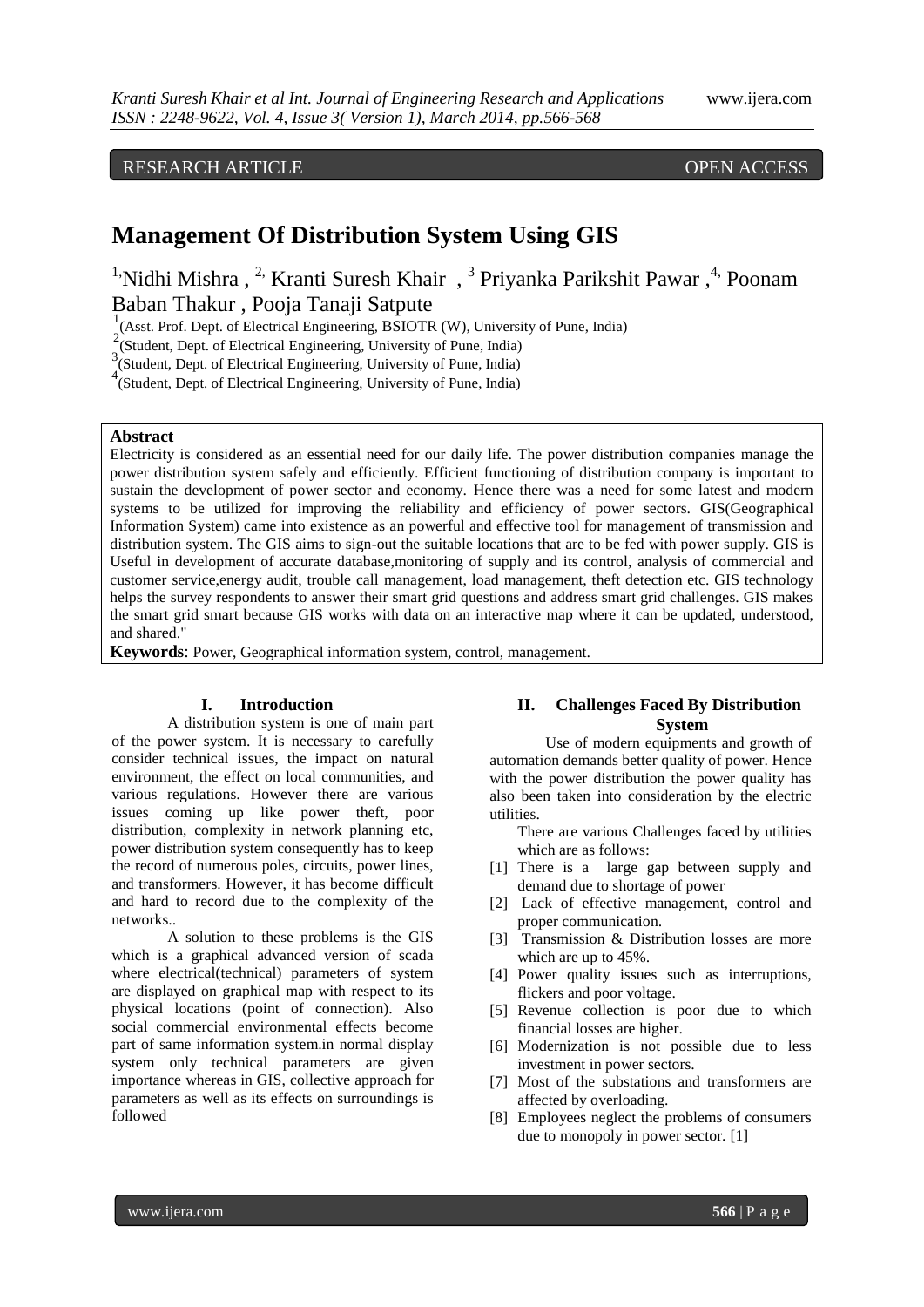Most of the electric utilities faced the problem of storing the historical data and adding the new data which was recorded due to some dynamic changes on the field. Moreover the problem of storing of the voluminous data and maintaining the consistency of it was a major challenge faced. [4]

## **III. Current Existing Distribution System**

Generation, transmission and distribution are the main parts of power system. The structure of transmission and distribution system covers a huge network consisting of a wide range of equipment, feeders and services. Each system has its different and unique role. Typical systems used in the electrical utility are SCADA, DMS, NA and

ERP.SCADA system consists of a complex network of electronic measuring and sensing instruments for capturing the data which is communicated over LAN and WAN to the control center. SCADA carries out the function of monitoring the utility network in real time and provides the remote control of switching devices, transformers and equipments. This facilitates utilities to carry out the maintenance and fault rectification activities of the distribution system. DMS (distribution management system) supports operational improvements by using online network and is used to efficiently manage the 11KV and below network by providing planned switching orders and load flow analysis to minimise losses and equipment overloads. [4]

Traditional SCADA systems are early smart grid technologies. However the use of SCADA is limited to a few substations and major distribution automation devices. The data management by SCADA plays an important role in any smart grid implementation.

The combination of smart meters, data management, communication network, and applications specific to metering is advanced metering infrastructure (AMI). AMI plays a key role in smart grid technology, and many utilities begin smart grid implementation with AMI.GIS is used to superimpose the complete electrical network assets from generation to service point on top of the land base data.

## **IV. CRITICAL ROLE OF GIS IN DISTRIBUTION SYSTEM.**

GIS plays a strong role in the management of distribution system. GIS is a framework or platform that underpins an electric utility information technology system. GIS creates spatial information about utility assets (poles, wires, transformers, duct banks, customers) and serves that information to the utility.The combined data served from the GIS and scada is combined along

with other information from outside the utility such as traffic, weather systems, or satellite imagery. This combined information is used by utilities for visualizing a common operating picture to monitor and maintenance for network analysis and planning. Relationships between systems and the environment can be understood with the application of GIS; GIS can show the view of the grid and note the changes. [5]

GIS as compared with a SCADA system can show the complete state of the network represented by a realistic model. GIS and fault passage indicator (FPI) can be combined to identify the fault location easily and quickly.

GIS helps O&M to give the visibility and pattern of energy losses, making the remedial measures simpler. Model of a GIS is useful to visualize it as a set of map layers. GIS is useful for a well organization of information on a computer system linking the database to map.A GIS can update the information accurately. GIS can manage information of electricity to customers and information describing the attributes of each customer such as location and electricity consumption.

The automated mapping (AM), helps the utilities to quickly create digital maps of their supply area using the digitization facilities of the software. The maps when digitized contain detailed information about the site service by the utility, and its precised location and technical information of the distribution network equipment that are installed in the field.

For example, if an employee wants to know the date of installation of a given transformer. He will just have to click on that transformer symbol. The represented attributes of that transformer will show him the installation date and the information related to it. Assume that the same employee now further wants to know more complex information. If he only wants to see 100 KVA transformers on the map installed prior to a given date. The query facilities of the software will quickly process his requirement, and show on the map only those transformers of 100 KVA, hiding all other transformers. At another time if he wants to assess the requirement of a cable to be laid along a certain road, the GIS will return him the results of processing considering even all the bends and turns the road may have. The cable length so shown by the GIS will be precise and will therefore help him procure the exact required quantity of the cable.